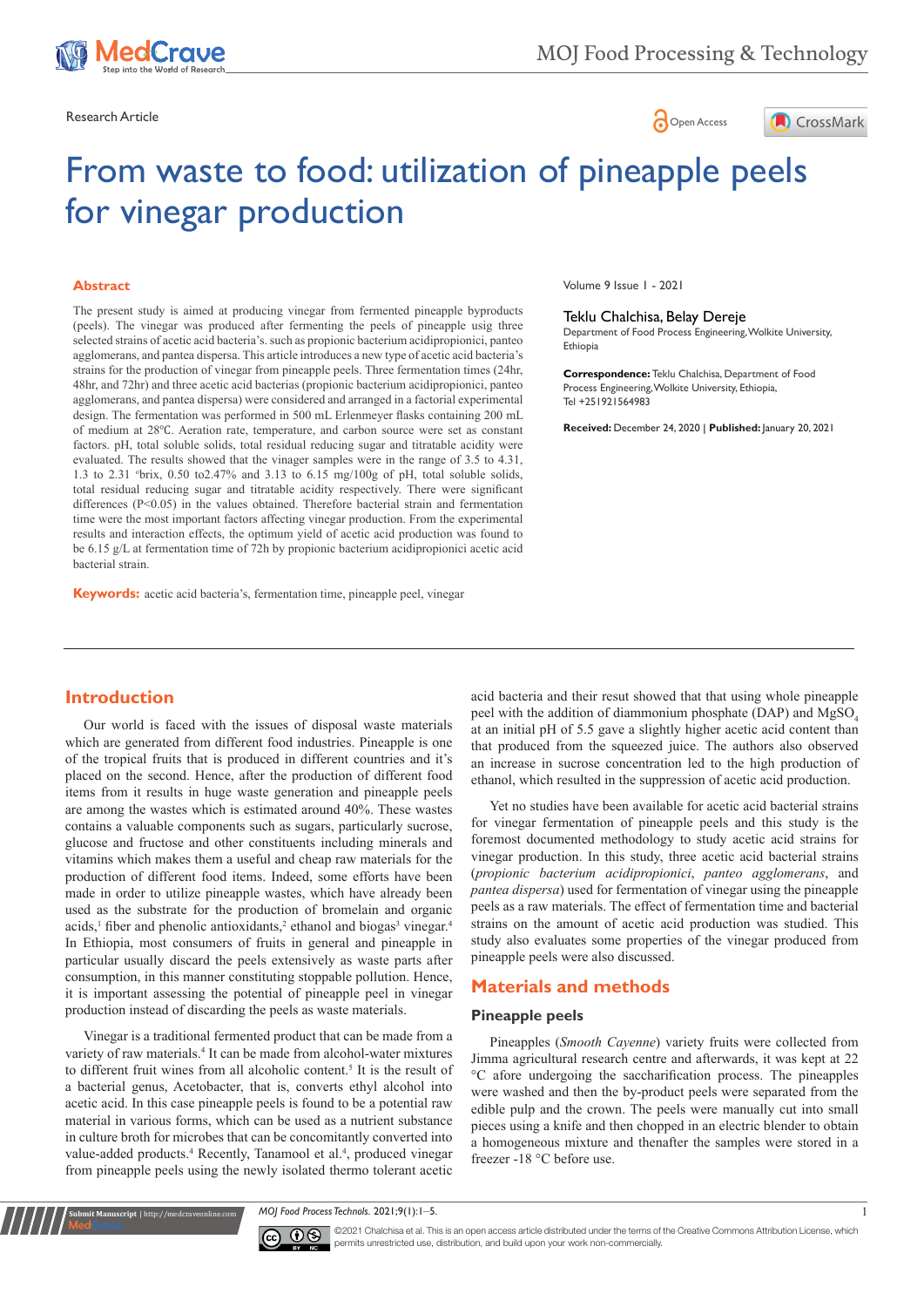## **Acetobacter bacteria**

The acetic acid bacterial strains used for fermentation of vinegar (*propionic bacterium acidipropionici, panteo agglomerans,* and *pantea dispersa)* were obtained from the institute of biodiversity found in Addis Ababa.

**Juice extraction:** The pineapples peels which was separated from the pulp were washed and shredded in a small-scale commercial system with a centrifugal grating mill (Voran Machinery). The juice was roughly strained and stored at 8°C in a plastic bucket for some hours and then frozen at -18°C until preparation for fermentation.

**Alcoholic fermentation:** 800 mL of pineapple peels juice was poured into 1L of flask and then the juice was heated to 50  $\degree$ C in a conventional oven for 20 minutes and later cooled at room temperature, before inoculation of yeast. The yeast strain *saccharomyces cerevisiae* which was obtained from BGI Ethiopia brewery S.c was inoculated at inoculation concentration of 80 g/hL. Then the fermentation process was started at a temperature of  $20^{\circ}$ c by closing the flask with rubber cape and the fermentation lock was mounted. After 21 days of fermentation, the fermentation process was stopped and chemical analysis was conducted.

**Acetous fermentation:** After alcohol fermentation 200 mL of fermented wine was poured into three cleaned 500 mL of Erlenmeyer flasks and the three selected acetic acid bacterial strains were inoculated. The flasks which contain the inoculated wine were placed in dark at a temperature of 28°C and mounted with an aeration system. The fermentation was run over 72 hrs, and then the products were roughly filtered using muslim clothes to remove the produced slime.

# **Chemical analysis**

## **Total soluble solids**

Total soluble solids (TSS) was measured as <sup>0</sup>Brix with a portable digital refractometer. The measurements were made in triplicate for each sample.

## **Total reducing sugar**

Benedict"s solution was designed to detect the presence of reducing sugars. In hot alkaline solutions, reducing sugars reduce the blue copper (II) ions to brick red copper (I) oxide precipitate. As the reaction proceeds, the colour of the reaction mixture changes progressively from blue to green, yellow, orange and red. When the conditions are carefully controlled, the colouration developed and the amount of precipitate formed depends upon the amount of reducing sugars present. Hence, in most conditions, a sufficiently good estimation of the concentration of glucose-equivalent reducing sugars present in a sample can be obtained. The concentration of total reduced sugar (TRS) content of hydrolysates which obtained from hydrolysis is determined using digital spectrophotometer by using measuring absorbance  $v_s$  sugar concentration at 540nm wavelength. To do that standard glucose dilution series solution is prepared at different concentration of 0,1, 1.23, 1.25, 1.38 and 1.5 g. Then, 0.5 mL was pipetted from each of the dilution series into the labelled test tube, each containing 5 mL of Benedict's solution mixes the solution by shaking. The labelled test tubes were heated at  $90 °C$  in the water bath for 5 minutes. Each of the test tubes was removed from the water bath and filtered using filter paper to remove red precipitate formed when the reduced sugar in the sample reacted with Benedict reagent. After filtered precipitate, % absorbance is measured using a

spectrophotometer at 540nm. A calibration curve was plotted to show the % of absorbance blue light by the standard glucose solution.

 $CSRSUS = (absorbance of unknown sample) - (v-intercept)/slope$ 

Where *CSRSUS* = concentration of total reducing sugar of unknown sample

# **pH**

 The pH was performed using edge® Multiparameter pH Meter (HI202001) attached digital electrodes (Hanna Instruments, Inc). Before taking measurements, a three-point calibration with three buffers (pH 7.0, 4.0, and 10.0) was performed.

## **Titratable acidity**

The content of acid in the vinegar was analyzed by titration methods. 10 mL sample was taken in a conical flask and 10 mL distilled water and 3 to 4 drops of phenolphthalein indicator were added. The solution was titrated against 0.1 N NaOH solution till the colour of the solution was changed to pink.

# **Results and discussion**

## **Chemical analysis for pineapple peels**

The chemical composition of the fresh pineapple peels (*smooth cyaned variety*) were 9.81, 0.96%, 7.5% , and 4.8 of total soluble solids, titratable acidity, reducing sugar, and pH, respectively. The results thus obtained are compatible with the reported values for pineapple peels by USDA.

#### **Characterization of pineapple peels wine**

During the fermentation of pineapple peel at different pH levels the complex pattern of pH changes was observed. During the initial days of fermentation, the pH of the must be 4.8 which showed continuous fall and on last day a slight rise in its value. Pineapple peel wine with pH 4.8 showed the highest fall in pH on last day of fermentation 4.35. The wine show alternate slight rise and fall in pH during fermentation. Various factors such as pH, temperature, the concentration of sugars can affect the physicochemical parameters of wine during its fermentation. For the fermentation of the juice in a glass of high quality wine, pH is an important factor. Low pH prevents unwanted microflora from growing and can therefore increase the quality of the final product. Soluble solids (Brix) represents the percent sugar and other dissolved solids in the solution. The decrease in soluble solids was observed during the fermentation of pineapple peel must from 9.81 to 2.6 <sup>o</sup>brix. This decrease was due to the utilization of sucrose by microorganism. The titratable acidity of pineapple wine was increased from 0.96 to 1.42 after fermentation, while the pH was decreased. Metabolic activity of yeast and other microorganisms present in must probably be the responsible factor for the increase in titratable acidity and decrease in pH.<sup>6-10</sup> Similar observations are reported by other authors for banana wine.<sup>6,11</sup>

The concentration of RRS decreased from 7.5% to 2.88% at the end of the fermentation process. This decrease was due to utilization of sucrose by the yeast. This was attributed to a reduction in soluble solid and rise in alcohol percent during fermentation by yeast. The alcohol content of pineapple peel wine after 21 days of fermentation was 5.96%  $(v/v)$ . The starting alcohol should be lower than 7.5 % (v/v) for the production of vinegar. Therefore the obtained result from this research indicated as it was suitable for the production of vinegar.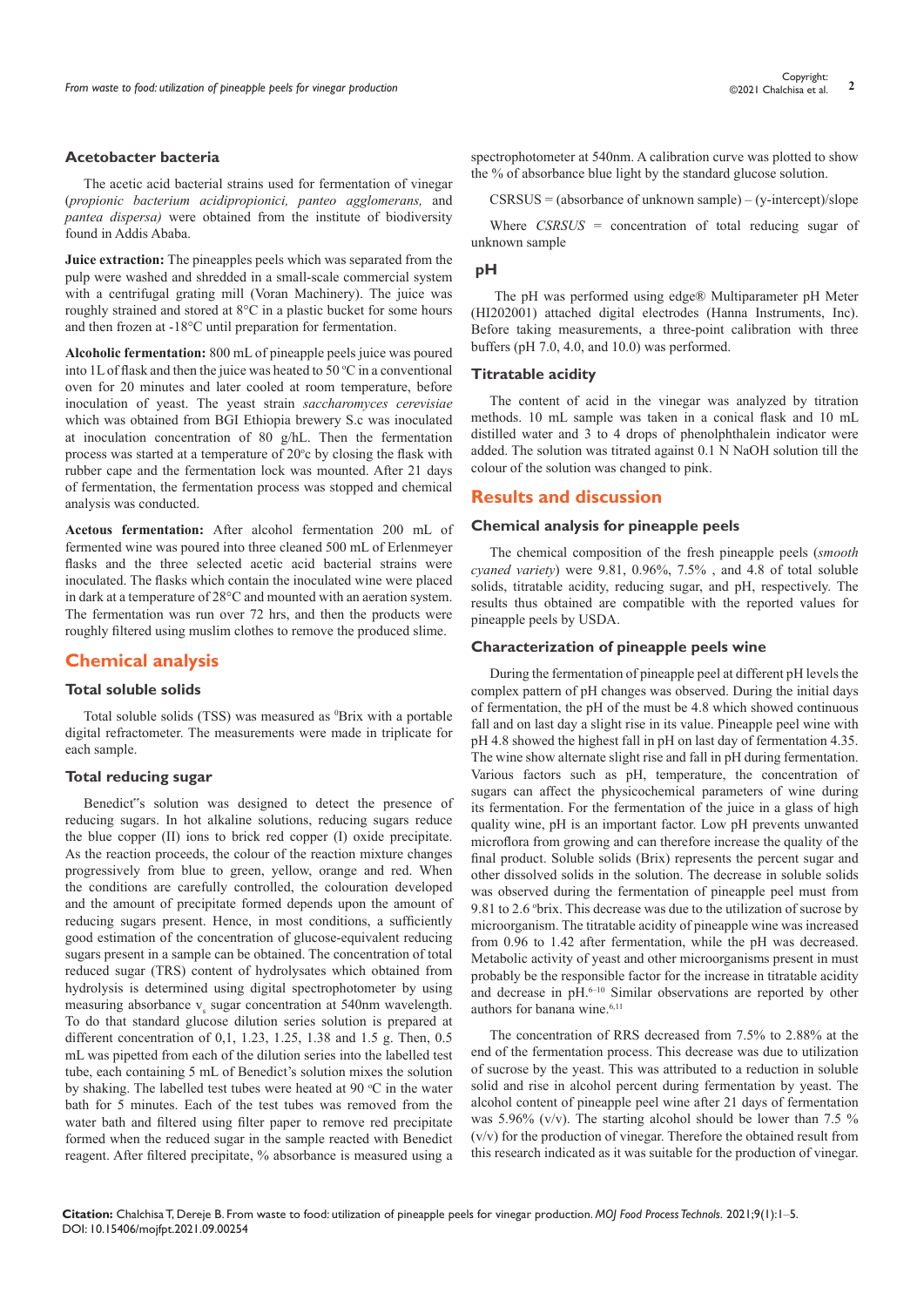# **Characterization of vinegar**

# **pH**

The initial pH value of pineapple peel wine was 4.35. A medium at an initial pH. of 5.0 was generally favourable for acid production. The pH of the vinegar ranged from 3.5–4.31 as shown in the Figure 1 with the control sample having the highest pH value at 24 hour fermentation time and the sample fermented with PAP acetic acid bacterial strain at 72 hour fermentation time having the lowest pH values. This value is close to the value 3.55 to 3.68 reported by Tessaro et al.<sup>12</sup> for orange vinegar. There was significantly difference (P<0.05) in the value of pH as the hours of the fermentation increased the values of pH slightly decreased. The same trend was observed for all the samples including the control (sample fermented without inoculating with the acetic acid bacterial strains). These variations were attributed to the acetic acid bacterial strain and fermentation time differences. The results thus obtained are compatible with Oguntoyinbo et al.13. PH is an important factor for the fermentation of fruit juice into a bottle of good quality wine. Low pH inhibits the growth of unwanted microflora and thus can improve the quality of the final product. The different maximum average yield variation in pH with individual organism was influenced by the spasmodic behaviour of organisms in acid production than by the change in pH.



**Figure 1** Effect of fermentation time and bacterial strain on pH of vinegar.

## **Total soluble solid**

Total solids ranged from 2.18 to 2.31 <sup>0</sup>brix as shown in Figure 2. There were significant differences ( $P < 0.05$ ) in the values of the total solids as the days of fermentation increased from 24 to 72 hours and among the different strains. The values decreased as the fermentation times increased. TSS represents the percent sugar and other dissolved solids in the solution.



**Figure 2** Effect of fermentation time and bacterial strain on TSS.

**Citation:** Chalchisa T, Dereje B. From waste to food: utilization of pineapple peels for vinegar production. *MOJ Food Process Technols.* 2021;9(1):1‒5. DOI: [10.15406/mojfpt.2021.09.00254](https://doi.org/10.15406/mojfpt.2021.09.00254)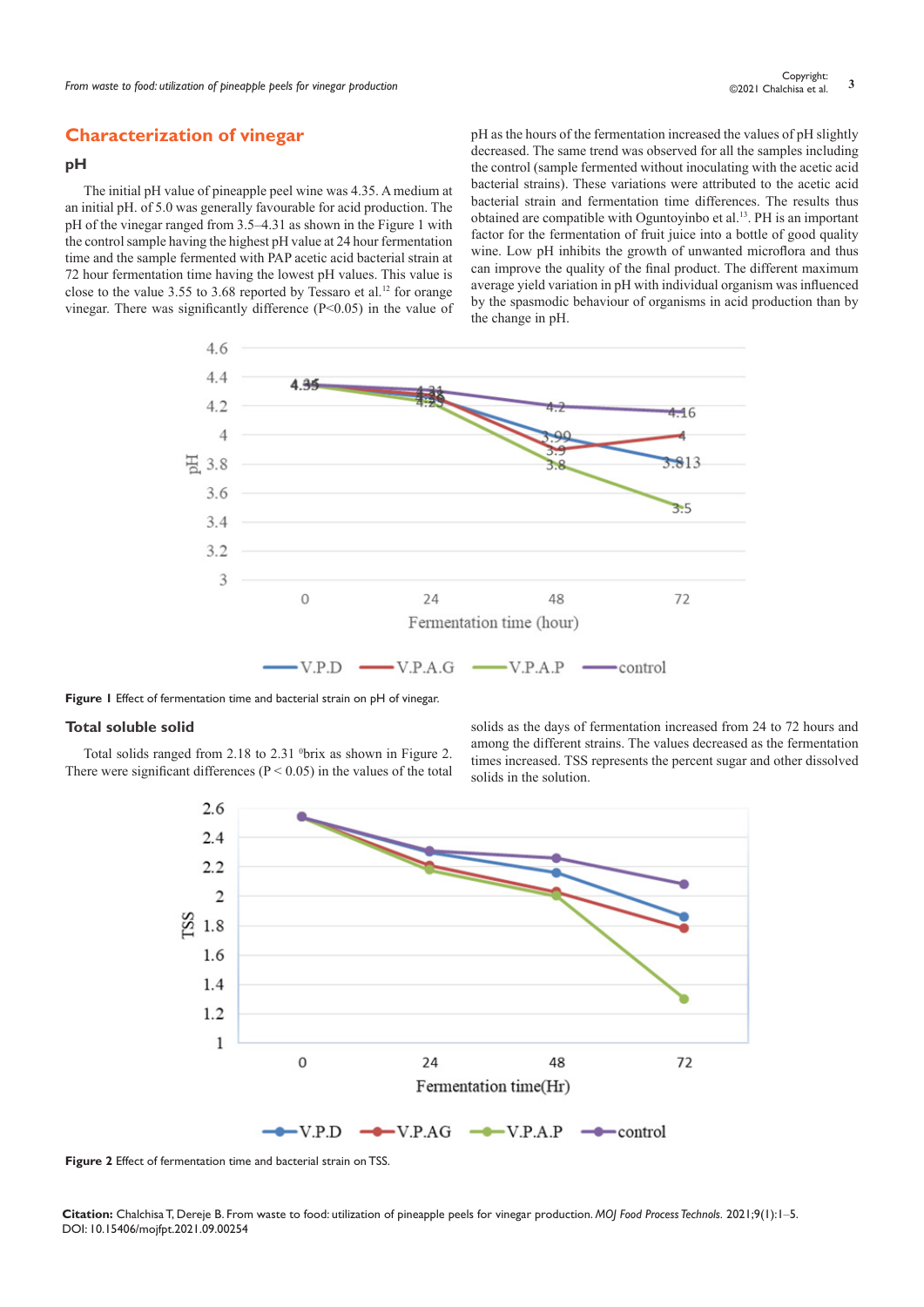*From waste to food: utilization of pineapple peels for vinegar production* **<sup>4</sup>** Copyright:

# **Total amount of residual reduced sugar**

This study showed that the initial concentration of residual reducing sugar before inoculation of selected acetic acid bacteria for vinegar production was 2.8793% and then after inoculation of acetic acid bacteria for vinegar fermentation the value was found in the range of 0.50 to 2.47% and showing significant (P<0.05) differences among the bacterial strains and fermentation time. Total sugar contents were within the range specified by Ishiwu et al.<sup>14</sup>. The low value of the sugar content in all the vinegar samples is an indication of the effectiveness of acetous fermentation stage by Acetobacter aceti.

Polysaccharides, monosaccharide's and disaccharides also influence vinegar, enhancing sourness and viscosity.15 The maximum TRRS value was recorded in control sample which was vinegar fermented without acetic acid bacteria at 24hr and the minimum value was on vinegar produced with PAP acetic acid bacterial strain at 72hr. The graphical illustration of RRS variation with time and selected strain of acetic acid bacteria strain is shown in Figure 3. The concentration of RRS decreased as the fermentation time increased. This decrement was due to the utilization of sucrose by an acetic acid microorganism. From this study, the fermentation time and bacterial strain had a significantly different ( $p<0.05$ ) in the value of residual reduced sugar.



**Figure 3** Effect of fermentation time and bacterial strain on residual reduced sugar.

## **Total acidity**

Total acidity content ranged from 3.13 to 3.54, 3.85 to 4.92, 4.81 to 6.15 and 3.04 to 3.18 expressed as acetic acid  $(w/v)$  for P.D. P.A.G, P.A.P and control sample respectively as shown in Figure 4. The present result showed that fermentation time had a significant effect on the yield of acetic acid. The acetic acid concentration obtained from an acetic acid strain of P.A.P in the fermented product ranged from 4.81 to  $6.15\%$  (w/v). This value indicates a high rate of conversion of ethanol to acid, as the substrate (pineapple wine) had an alcohol concentration of 6.28% (w/v) which was used for microbial

strain mentioned in this study. The product meets the minimum requirements established by Brazilian law, which defines vinegar as having a minimal volatile acidity of 4 g/100 mL, expressed as acetic acid.16 This value indicates that the product can almost be classified as vinegar. But as showed in the following figure 4 the other strain which was used for this study had lesser acetic acid value as compared to strain P.A.P strain of acetic acid bacteria whereas P.A.G strain of acetic acid bacteria meets the standard stated by Brazilian law for vinegar. However, P.D strain does not meet the stated standard which means it couldn't be used for commercial purposes.



**Figure 4** Effect of fermentation time and bacterial strain on acetic acid concentration**.** 

**Citation:** Chalchisa T, Dereje B. From waste to food: utilization of pineapple peels for vinegar production. *MOJ Food Process Technols.* 2021;9(1):1‒5. DOI: [10.15406/mojfpt.2021.09.00254](https://doi.org/10.15406/mojfpt.2021.09.00254)